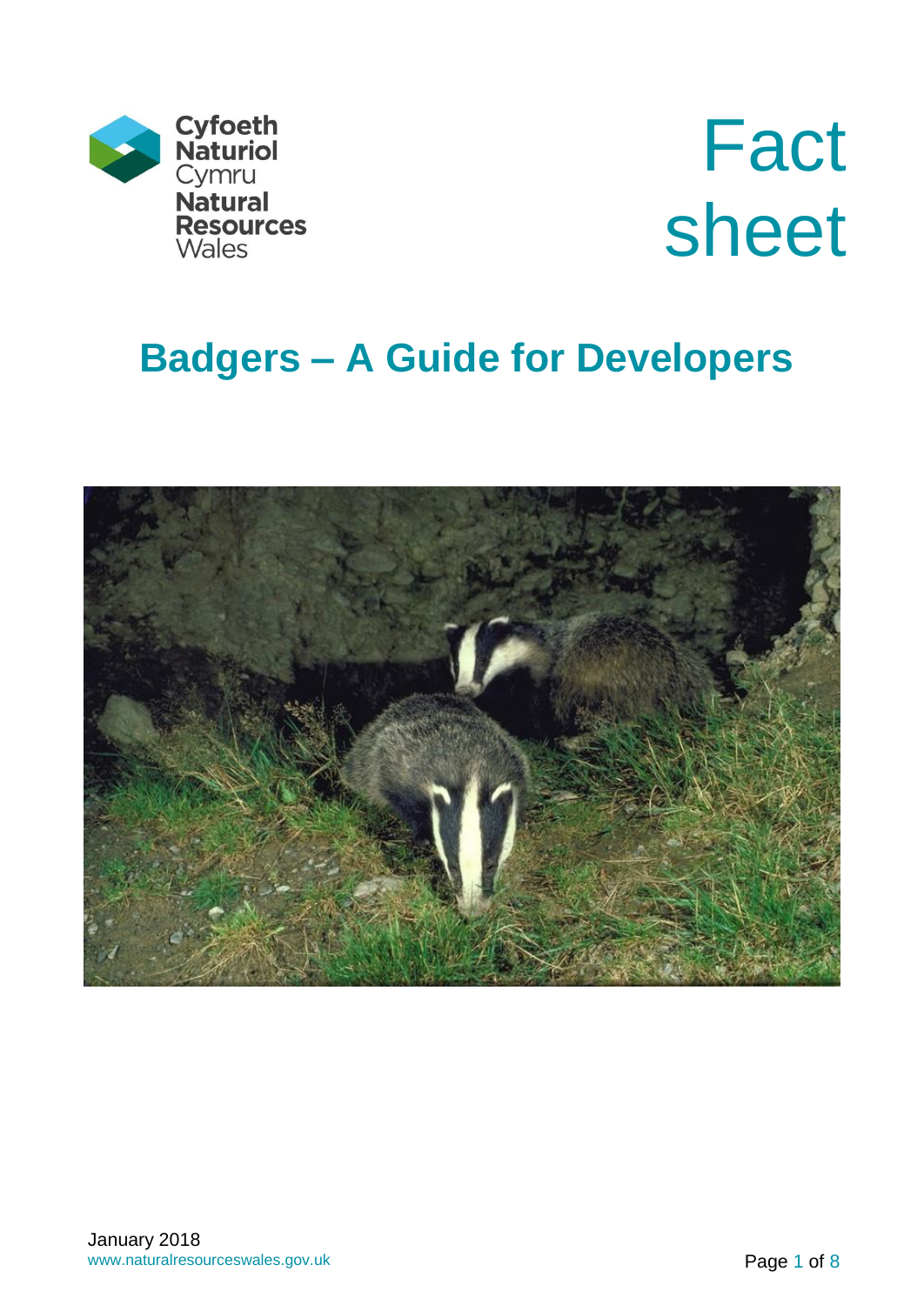#### **Contents**

| Introduction                      | 3              |
|-----------------------------------|----------------|
| Biology and lifestyle             | 3              |
| Badgers and the planning system   | 3              |
| Badgers and the law               | 4              |
| What should a developer consider? | 4              |
| <b>Badger Disturbance</b>         | 6              |
| Artificial setts for badgers      | $\overline{7}$ |
| Obtaining a licence               | 8              |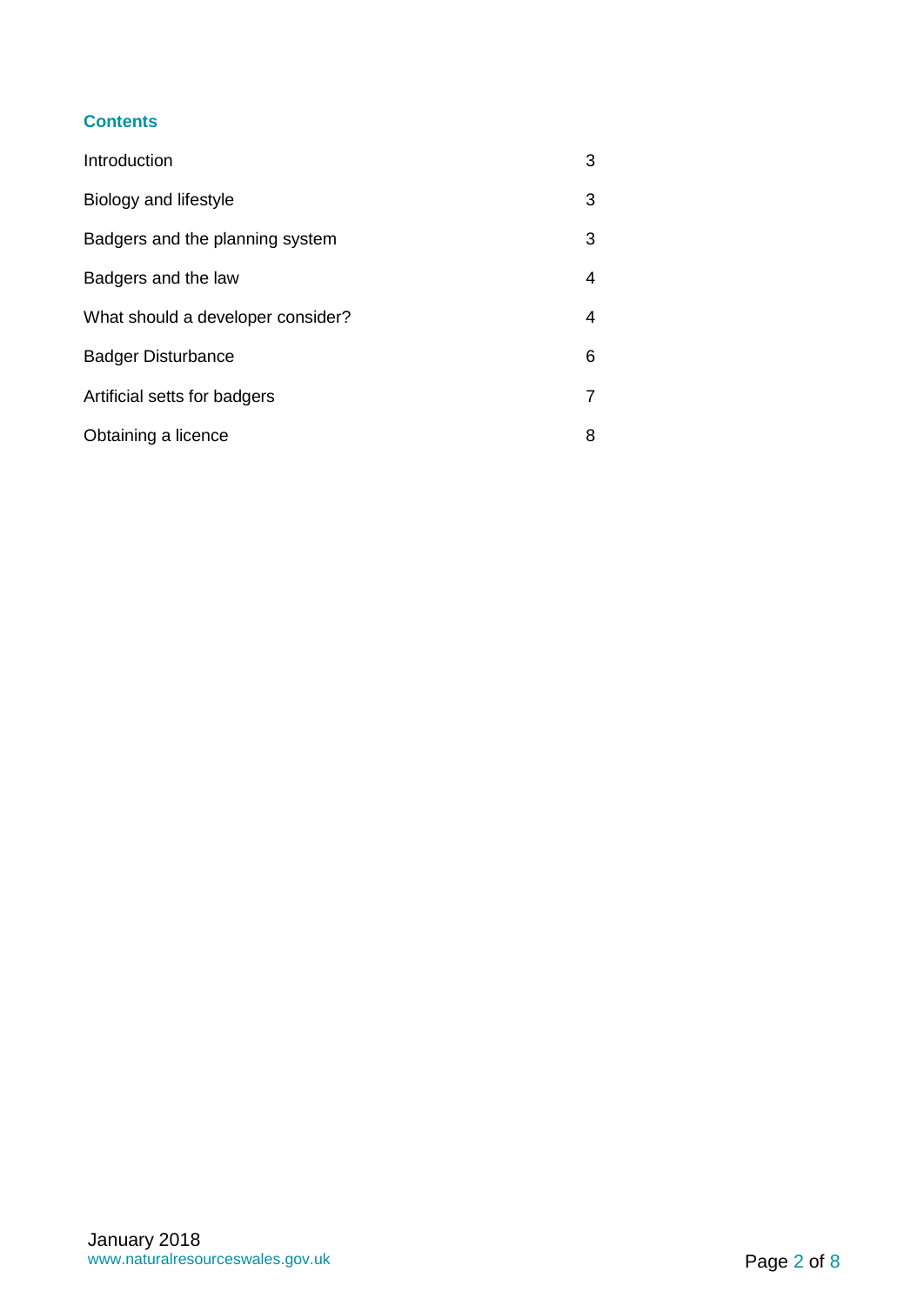#### **Introduction**

This information is intended as a basic guide for developers and should not be used as a substitute for professional advice where badgers are affected by development.

#### **Biology and Lifestyle**

Badgers live in family or social groups of related mature and young adults and cubs, sometimes known as clans, and each group will defend a territory which contains water and a variety of food sources which support the family throughout the year.

Within their territory badgers live in a number of underground tunnel systems – setts – which provide safety and shelter from the weather. Some setts are always occupied and are also used for breeding and raising young in the winter and spring. These are main setts which can be very extensive. Some have over forty entrances, others as few as two.

There are other types of setts which are classified as annex, subsidiary, or outlier setts according to how they are used and how important they are to the social group. These setts may be occupied seasonally rather than being used throughout the year.

Badgers do not hibernate but they often stay below ground for long periods in winter, especially during very cold or wet weather.

Badgers mate throughout the year with pregnancy starting around the end of November, or early December. Cubs are born underground usually towards the end of January or beginning of February, emerging for the first time after about 8 weeks. The cubs remain dependent upon the sow for a further few weeks until they are weaned and learn how to fend for themselves.

For these reasons, disturbing badgers and damaging setts should be avoided completely between December and June inclusive.

#### **Badgers and the planning system**

Developers need to be aware that planning authorities are required to take account of protected species and habitat conservation when they consider planning applications.

It is essential that the presence or otherwise of a protected species, and the extent that they may be affected by the proposed development is established before the planning permission is granted.

Guidance to local planning authorities on the consideration of protected species in the planning process is captured in *Planning Policy Wales Technical Advice Note 5 – Nature Conservation and Planning (Welsh Assembly Government September 2009)*

NRW licenses sett interference only after full planning permission has been granted so that there is no conflict with the planning process.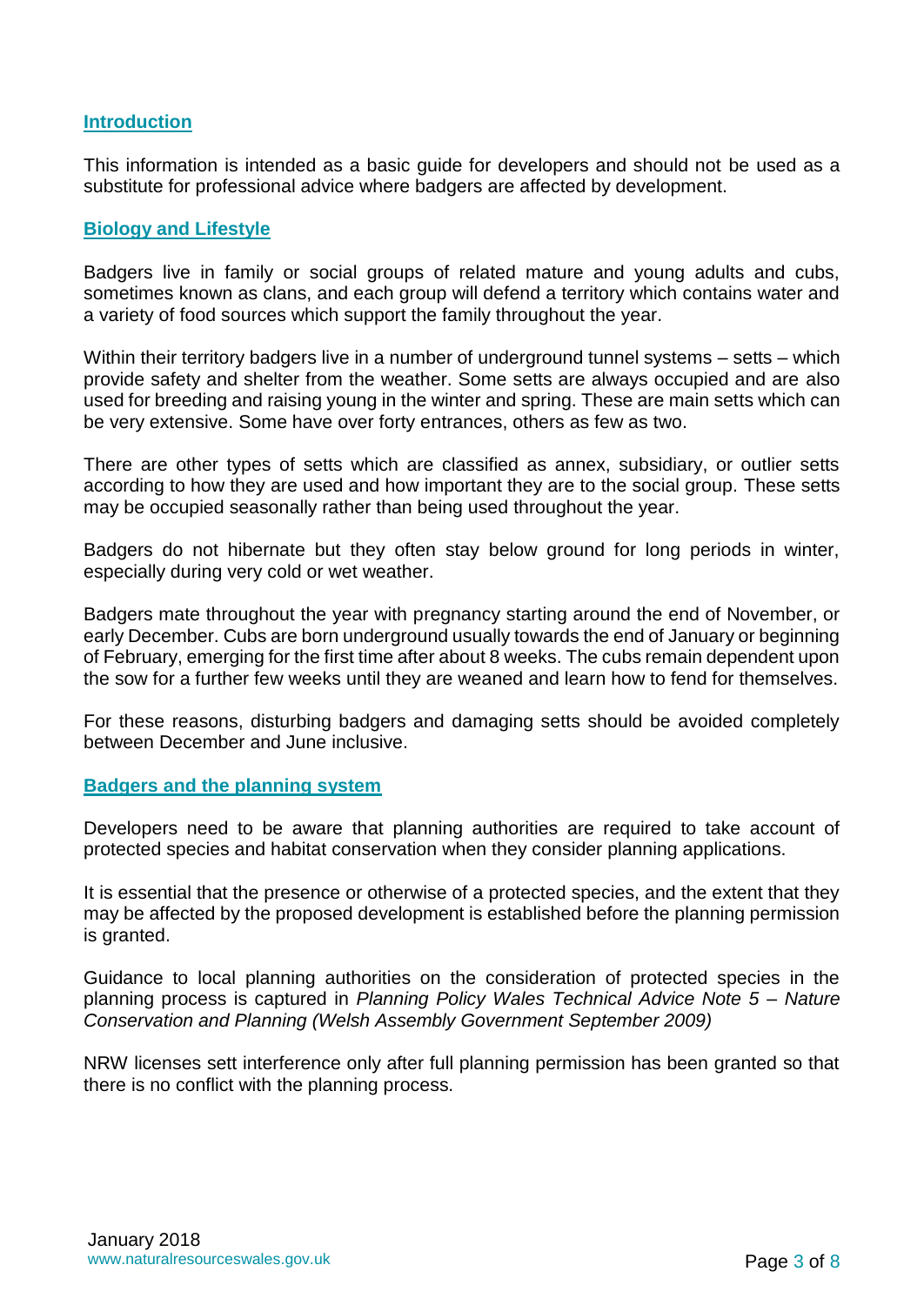## **Badgers and the law**

The law protecting badgers is based primarily on the need to protect badgers from baiting and deliberate harm or injury. It also contains restrictions which apply more widely and it is important for developers to know the ways in which this may affect their work.

The following is a summary of the offences contained in The Protection of Badgers Act 1992. The Act itself should always be referred to for the exact wording. The following are criminal offences:

- To wilfully kill, injure, take, possess or cruelly ill-treat a badger, or to attempt to do so;
- To intentionally or recklessly interfere with a sett.

Sett interference includes:

- Damaging or destroying a sett or any part of it
- Obstructing access to, or any entrance of, a badger sett;
- Disturbing a badger when it is occupying a sett.

Developers should take care when carrying out any work near setts as offences can result from both reckless and intentional damage, disturbance or destruction.

A badger sett is defined in the legislation as "any structure or place which displays signs indicating current use by a badger". Some badger setts, such as outlier setts, may be used seasonally and NRW takes the Badgers Act definition to include such seasonally used setts. Before a sett can be damaged or closed without a licence it would have to be demonstrated that the sett had been abandoned by badgers and is not just currently unoccupied. Monitoring for a period of up to 12 months may be needed to demonstrate this.

Penalties for infringing the law can be severe and fines of up to £5,000 plus up to six months imprisonment can be levied by a court for each sett interference, or badger death or injury, which results from illegal or reckless activity. The legislation however recognises the need for a whole range of activities to be carried out and allows licences to be granted for certain purposes permitting work which would be otherwise illegal.

NRW is the licensing authority for activities which will result from land development and for preventing damage to scheduled monuments. For licenses relating to agriculture or forestry operations, preventing damage to property the appropriate authority is the Welsh Government.

See [http://naturalresourceswales.gov.uk/permits-and-permissions/protected-species](http://naturalresourceswales.gov.uk/permits-and-permissions/protected-species-licensing/uk-protected-species-licensing/badger-licences-issued-by-natural-resources-wales-and-the-welsh-government/?lang=en)[licensing/uk-protected-species-licensing/badger-licences-issued-by-natural-resources](http://naturalresourceswales.gov.uk/permits-and-permissions/protected-species-licensing/uk-protected-species-licensing/badger-licences-issued-by-natural-resources-wales-and-the-welsh-government/?lang=en)[wales-and-the-welsh-government/?lang=en](http://naturalresourceswales.gov.uk/permits-and-permissions/protected-species-licensing/uk-protected-species-licensing/badger-licences-issued-by-natural-resources-wales-and-the-welsh-government/?lang=en)

#### **What should you as a developer consider?**

An understanding of badger biology can help developers to reduce the effects that their proposals may have on resident badgers. NRW recommends that when any protected species is found on site early advice is sought from professional consultants, or from local experts, as this can prevent costly delays at a later date. Some of the situations encountered may require complex mitigation which needs to be considered within the development budget and which may affect the time of year when certain works can be carried out.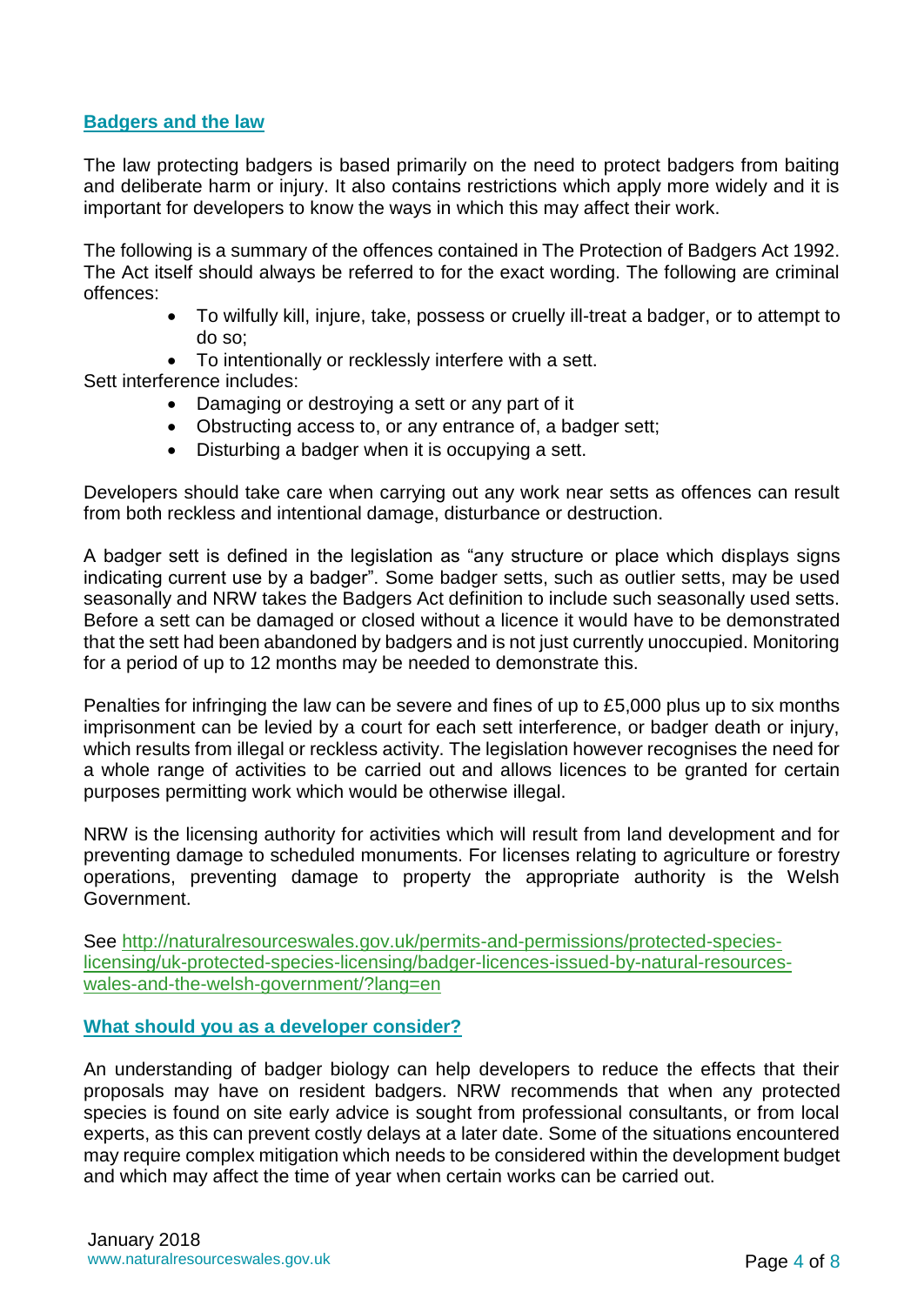The following advice and sound working practices need to be considered in the light of proposed building work.

Planning your work:

- Any scheme proposed to offset the effects of development must be based on competent advice and, where necessary, survey carried out at the correct time of year, where sufficient effort has been extended to provide reliable information.
- Observations may be necessary over a period of time before insight can be gained into how badgers are using a site. The best time to undertake a badger survey is in the spring when badgers are particularly active but the vegetation is not so dense as to cover field signs.
- Bait marking is a useful technique to determine the territory boundaries of badgers. Badgers are fed coloured pellets in food at the main sett and these are then located in dung pits on the boundaries of their territory. Badgers of different social groups can be fed different coloured pellets. The need for bait marking will depend on whether the additional information is needed to inform consideration of the proposal.
- At times, particularly in winter, it is often extremely difficult, even for the experts, to tell whether or not a sett is occupied. For this reason, and due to the possible presence of a pregnant or nursing sow with cubs and the reluctance of the badger to emerge for long periods in winter, sett exclusion and destruction is nearly always limited to July to October inclusive.
- Large development schemes should take into account the effect the work will have on the territory of each badger social group and the number of setts which may be lost. If feeding territory is lost, measures should be taken to create or enhance remaining areas through habitat management.
- Small developments should ensure that badger paths are not obstructed and small, but seasonally important, water sources and feeding areas are not destroyed.
- Badgers can cause considerable damage to gardens and they should not be encouraged to rely solely upon these as a source of food or for places in which to dig new setts.
- If the destruction of a badger sett can not be avoided, it may be necessary to provide an artificial sett. Destruction of main setts should be considered only where all other options have been examined. If a main sett has to be destroyed an artificial sett will need to be constructed in a suitable location well in advance of the development work. The need for an artificial sett to compensate for the loss of other types of setts is considered on a case by case basis. However, the closure of an outlier sett would not normally require the provision of an artificial sett. See section on artificial setts for further information.

Managing your work on site:

 Badger setts can be extensive therefore, to minimise disturbance, a protection zone of 30 metres from the outermost holes of the sett is recommended. It is advisable to fence the protection zone off leaving a gap of 25 cm at the base of the fence.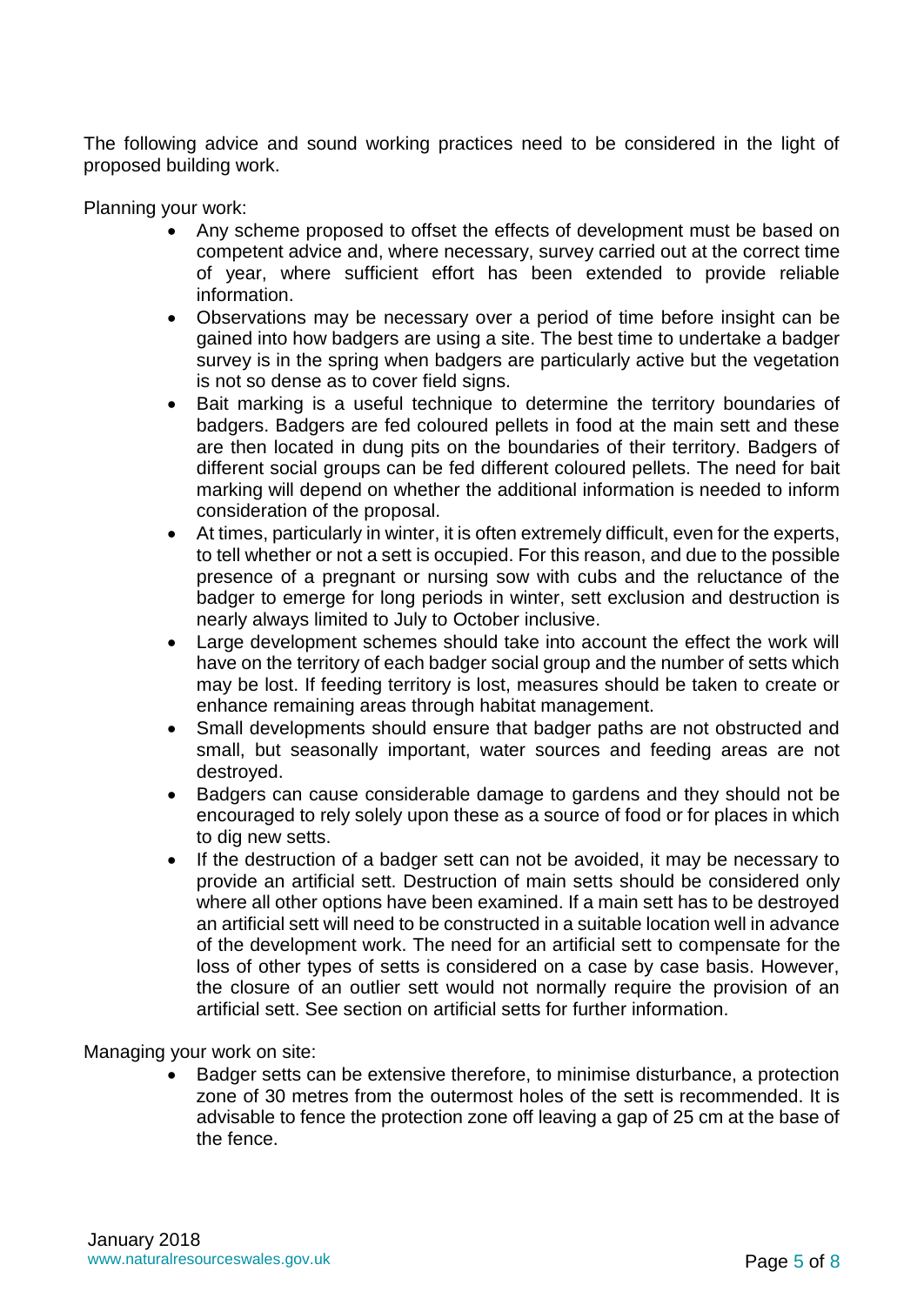- Those in charge of a development must ensure that clear instructions are given to all the workforce where care needs to be taken not to cause unlicensed damage to setts or disturbance to badgers. Any activity which may cause disturbance to badgers or their setts should be undertaken as far away as possible from the protection zone.
- Fires should only be lit, and chemicals stored, well away from the setts. Any trenches left open over night should have a means of escape for any animals that might fall in.
- Trees should be felled so that they fall away from active setts. Badger paths should not be blocked. Vegetation should not be removed from the vicinity of the sett.
- Machinery used near setts, or to destroy setts, should be operated by experienced persons with fine control of excavators or other groundwork technology, preferably supervised by someone who can advise competently on badgers.

## **Badger Disturbance**

Work that disturbs badgers is illegal without a licence. Badgers could be disturbed by work near the sett even if there is no direct interference or damage to the sett. Because it is difficult to know what badgers will find disturbing in each particular circumstance, NRW has guidelines on the types of activity which it considers should be licensed within certain distances of sett entrances. The following activities will all require to be licensed:

- Using very heavy machinery within 30 metres of any entrance to an active sett.
- Using lighter machinery (particularly for any digging operation) within 20 metres,
- Light work such as hand digging or scrub clearance within 10 metres.

The illustration on the following page shows how areas around sett entrances can overlap.

There are some activities which can cause disturbance at far greater distances (such as explosives or pile driving) and these should be given individual consideration. As a guide blasting activities within 100m of a sett may require a licence, but the level of disturbance will depend on the type and nature of the blasting and the geography of the surrounding area.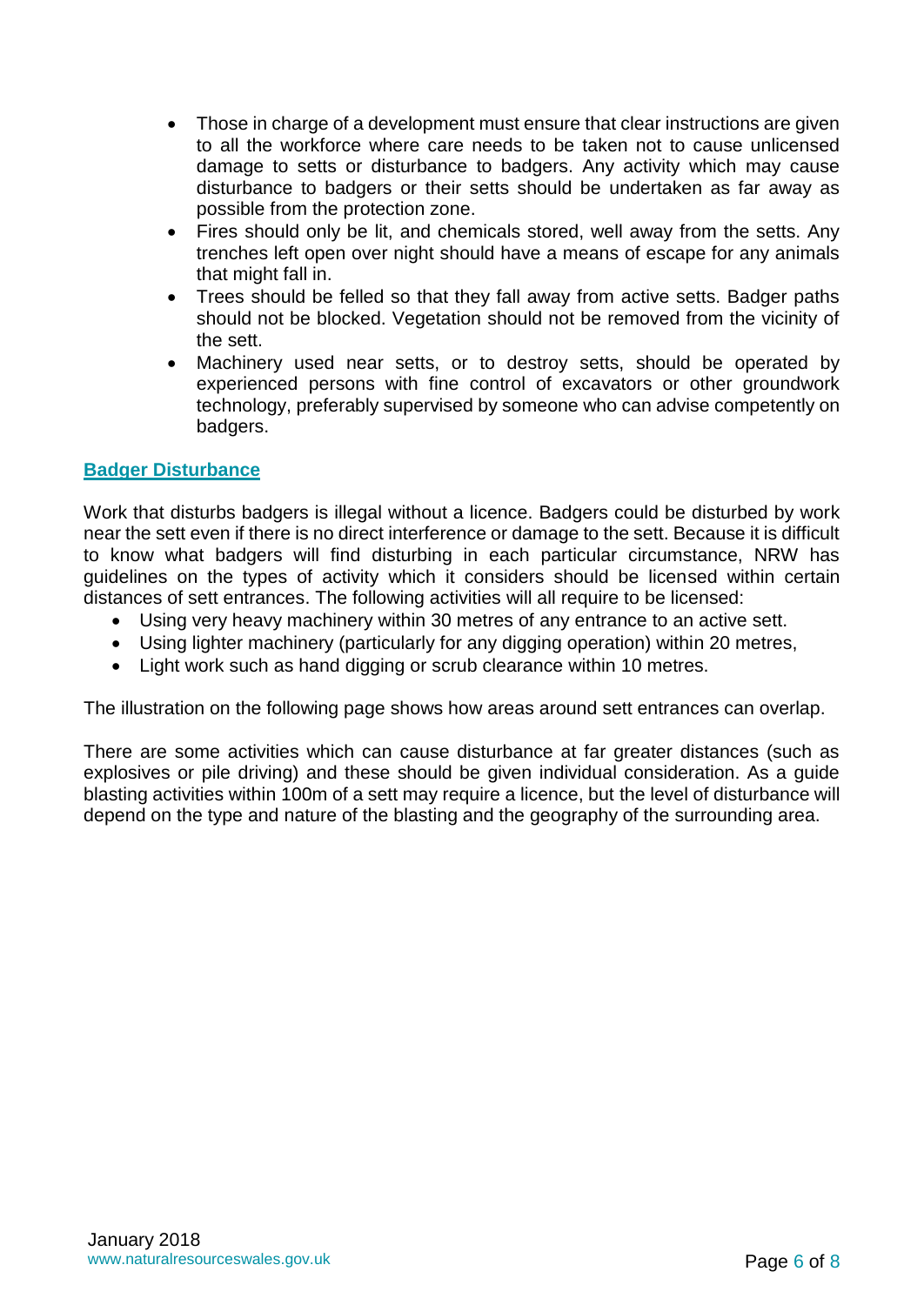#### **Examples of activities requiring a licence near a badger sett.**



The illustration on the right shows how areas around sett entrances can overlap.

These distances do not indicate the amount of land which badgers need to sustain their long-term



# **Artificial setts for badgers**

survival after development.

Where an artificial sett is required it is important that the sett is properly constructed and in a suitable location. Setts that have been badly designed may be unsuitable for badgers. Setts should be constructed well in advance of the exclusion of badgers from the affected sett.

The design and construction of an artificial sett should be supervised by a suitably experienced badger ecologist and should adhere to the following guidelines:

- build the sett at the top of a slope for good drainage. The base of the sett in clay or non porous soil should slope slightly downhill. Tunnels should slope away from chambers.
- include at least 3 exit holes, one of which is higher for ventilation. This higher pipe should have a bend in it at the exit to prevent rain from entering.
- build the sett as close as possible to the original one in a quiet location.
- build at least two chambers in a site area of at least  $100m<sup>2</sup>$  as replacement for the loss of a small sett.
- use pipes of 30 cm in diameter. Where joins leave gaps, exterior grade ply should be placed over to prevent infill. Plastic pipes are best cut lengthways to form an arch over an earth floor.
- leave open ends of pipes facing an earth bank (as well as leading to chambers) so that the badgers can extend the sett for themselves.
- do not make the chambers too small. The chambers should be at least 35 cm high and about 90cm by 60cm in size.